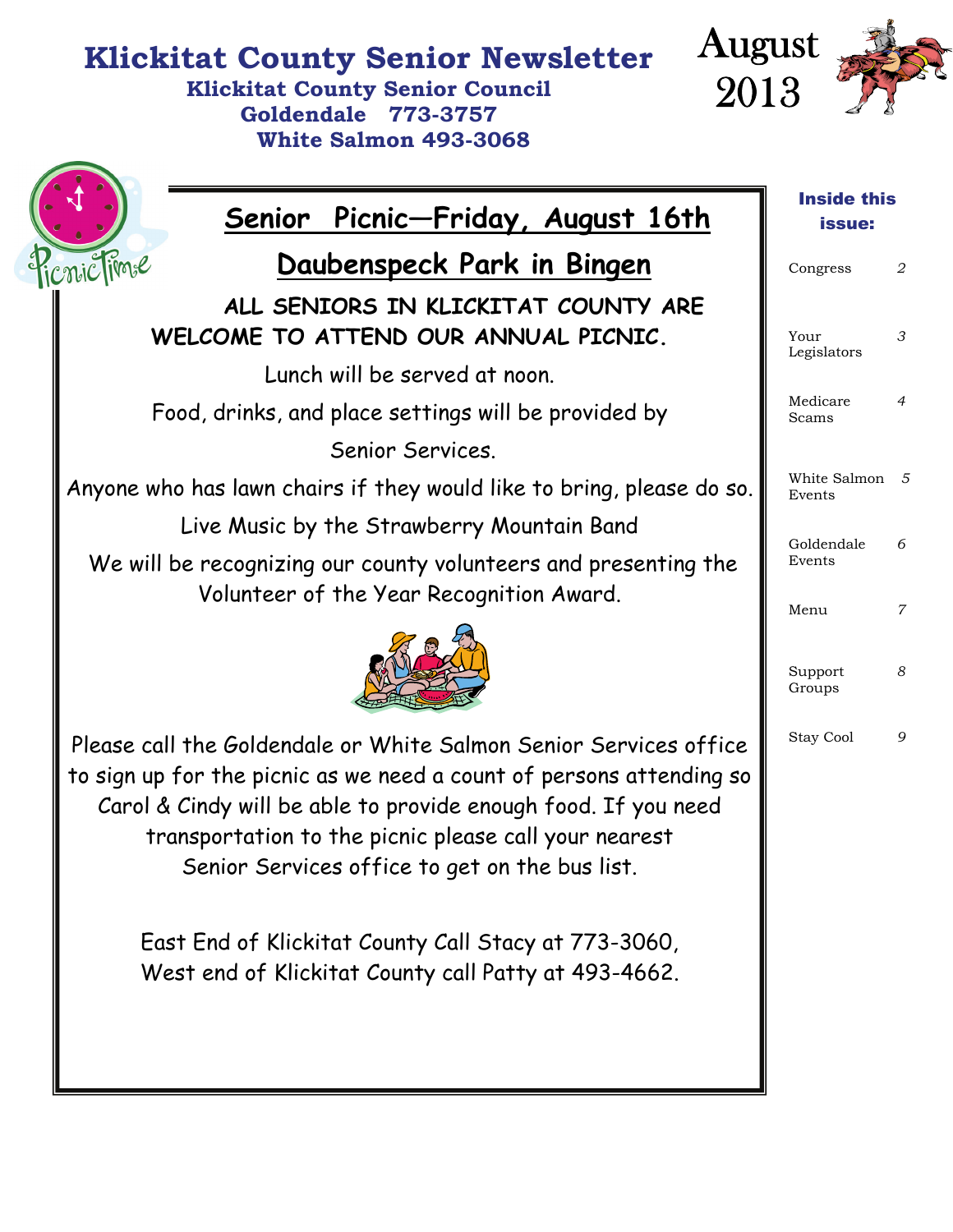## **Congress Summer 2013 Recess: Aug. 3-Sept. 8**

This summer, Congress will be heading home for the month of August through Labor Day. Below are some of the key issues on the docket when they return, along with suggested messages that you can deliver to your lawmakers.

## **Key Issues: Older Americans Act (OAA) Funding & Reauthorization**

Congress will return in September to face big decisions on funding levels for federal government programs, including the OAA (Older Americans Act).

The Senate Appropriations Committee has passed a bill that would restore OAA funding to levels before the sequester took effect. However, the House is unlikely to do the same.

The OAA also is overdue for reauthorization. Sen. Sanders (I-VT) has introduced a reauthorization bill (S. 1028) that includes many priorities NCOA has been fighting for, such as economic security, chronic disease management, falls prevention, senior center modernization, and elder justice.

### **Suggested messages to communicate to Congress:**

1. End the sequester and invest in Older Americans Act programs.

2. OAA programs are critical to helping seniors stay healthy and independent in their own homes.

3. OAA funding has not kept pace with inflation or the rising demand for services.

4. Sequester cuts have dealt another devastating blow—resulting in growing waiting lists or denial of services for seniors in need.

5. Please support the Senate Labor-HHS appropriations bill that reverses sequester cuts for OAA programs this year, as well as proposals to eliminate the sequester entirely.

6. Reauthorize the Older Americans Act this year.

7. The OAA funds critical services that help seniors stay healthy and independent in their own homes.

8. The law was scheduled to be reauthorized two years ago and needs to be updated to reflect the changing needs of the growing senior population and to promote innovation. 9. Please support S. 1028, the Older Americans Act Amendments of 2013,

which strengthens the OAA for seniors today and tomorrow.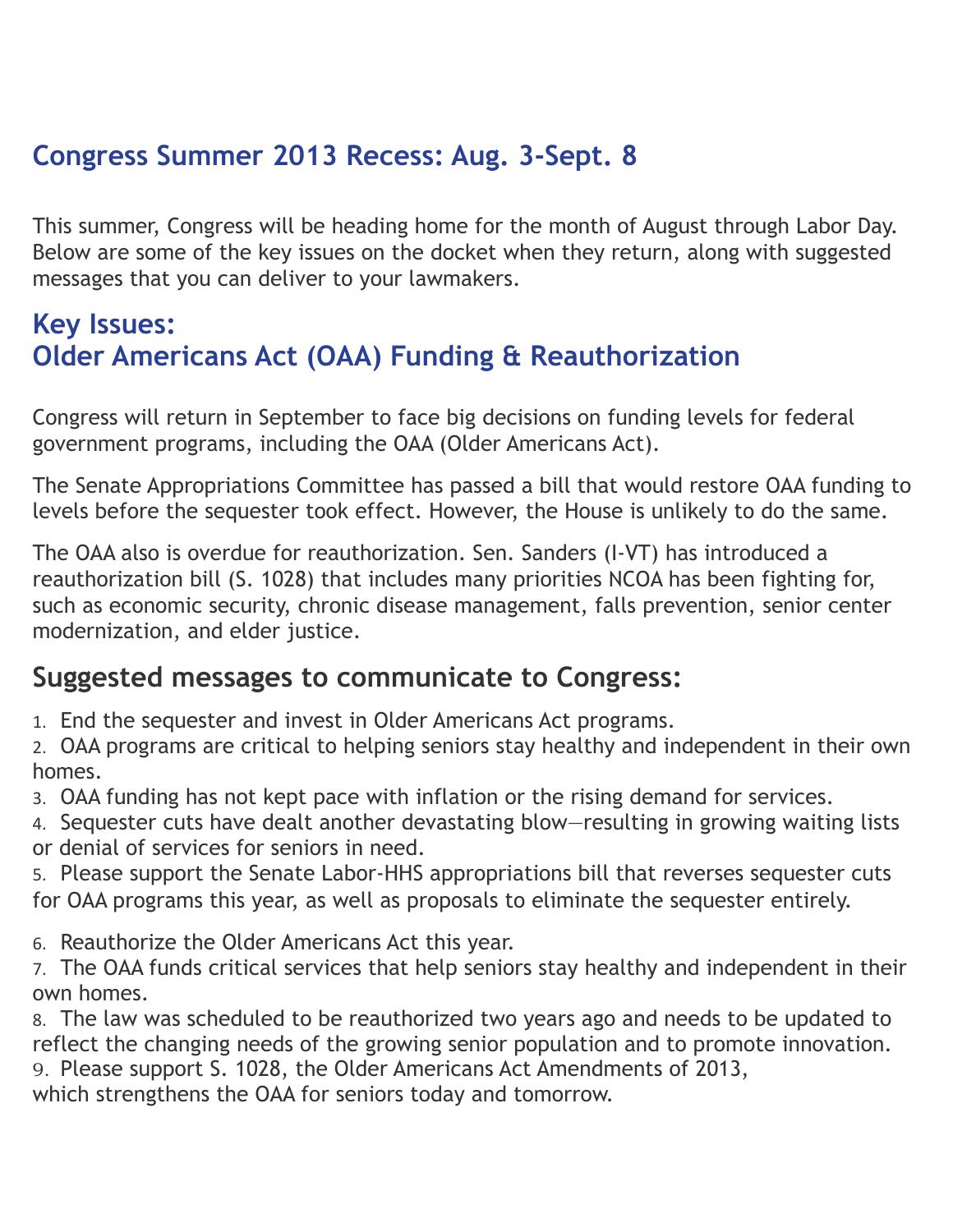## **YOUR LEGISLATORS**

**Maria Cantwell** US Senators for Washington (D) Phone: (202) 224-3441 Fax: (202) 228-0514

**Jaime L. Herrera Beutler** US Representative for Washington district 3 (R) Phone: (202) 225-3536 Fax: (202) 225-3478

**Patty Murray** US Senators for Washington (D) Phone: (202) 224-2621 Fax: (202) 224-0238

**Jay Inslee** Governor of Washington (D) Phone: (360) 902-4111

**Curtis King** State Senator for Washington district 14 (R) Phone: (360) 786-7626 Fax: (360) 786-7520 Email: [curtis.king@leg.wa.gov](mailto:curtis.king@leg.wa.gov) 

**Norm Johnson** State Representative for Washington district 14 (R) Phone: (360) 786-7810 Fax: (360) 786-1283 Email: [norm.johnson@leg.wa.gov](mailto:norm.johnson@leg.wa.gov)

**Charles 'Charlie' R. Ross** State Representative for Washington district 14 (R) Phone: (360) 786-7856 Fax: (360) 786-1247 Email: [charles.ross@leg.wa.gov](mailto:charles.ross@leg.wa.gov)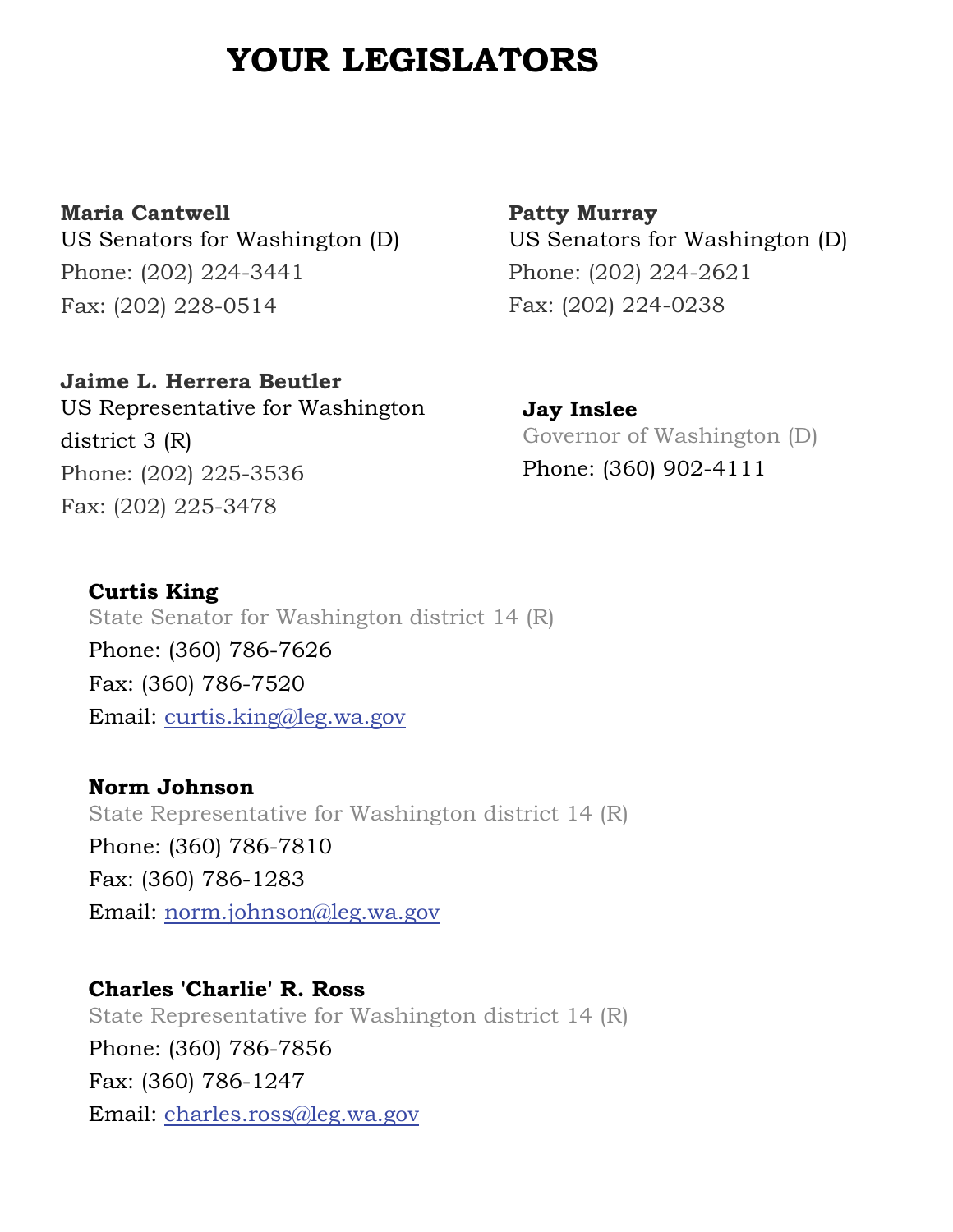## **Attorney General warns public about Medicare scams**

 According to the Washington State Office of the Attorney General, Washington residents are receiving calls from scammers posing as Medicare officials asking for personal information to issue new Medicare cards.

Medicare will never call you to:

- Offer to replace your cards
- Ask for personal information
- Ask for banking information to charge for replacement cards

Never respond to this and other schemes that try to get your personal information. If you receive such a call, do not provide any personal information and **hang up immediately!**

If you receive a similar scam by email, text or a letter in the mail, **do not respond!** 

Report any potential Medicare fraud cases to the Washington State Office of the Insurance Commissioner's SMP at 1-800-562-6900 or email us at

[shibahelpline@oic.wa.gov.](mailto:shibahelpline@oic.wa.gov)

#### **Klickitat County Senior Advisory Board**

**Next meeting is Friday, August 2nd at 10:30am at the Dallesport Community Center.** 

**The purpose of the Senior Advisory Board is to represent the interests of the senior citizens of Klickitat County, and assure that proper program planning, budgeting, administration, and evaluation are carried out for the best interest of the Klickitat County Senior Citizens**.

All are welcome to attend. If you have questions or would like additional information please contact Sharon Carter, Klickitat County Senior Services Director at 509-493-6228.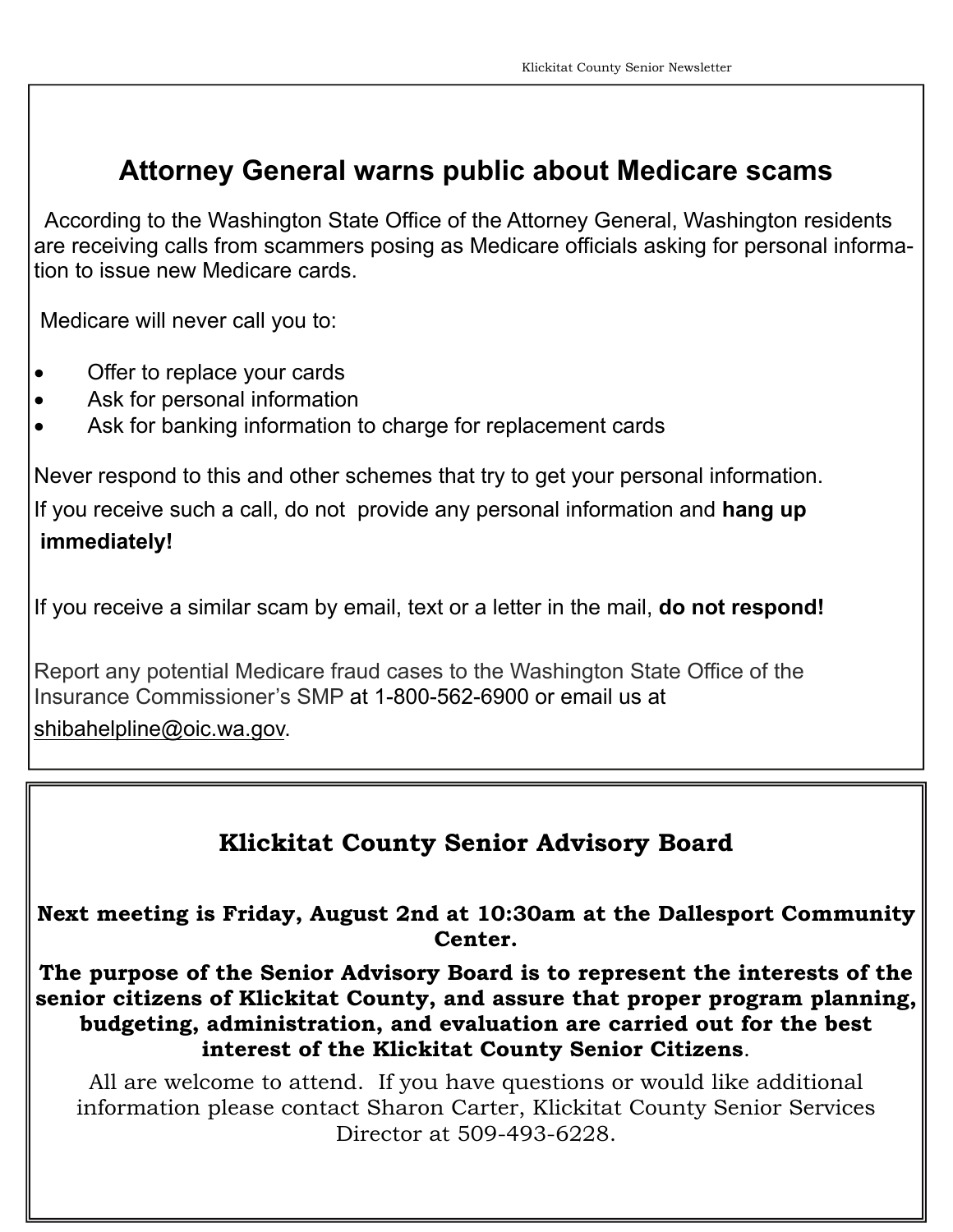## **White Salmon Events August 2013**



| <b>Sun</b>                                                                                    | <b>Mon</b>                                                       | <b>Tue</b>                                                                       | <b>Wed</b>                                           | <b>Thu</b>                                              | Fri                                                                                | <b>Sat</b>                     |
|-----------------------------------------------------------------------------------------------|------------------------------------------------------------------|----------------------------------------------------------------------------------|------------------------------------------------------|---------------------------------------------------------|------------------------------------------------------------------------------------|--------------------------------|
| <b>MUSIC</b><br>8/5 For the<br>Good Times<br>$8/7$ Barb $&$<br>Marlow<br>8/12 Greg<br>Rogholt | 8/14<br>Strawberry<br>Mtn Band<br>8/19<br>Strawberry<br>Mtn Band | 8/21 Truman<br>Boler<br>$8/26$ Greg<br>Rogholt<br>8/28<br>Strawberry<br>Mtn Band |                                                      | 8:15 Yoga<br>Noon Pinochle<br>2pm Strong<br>Women       | $\overline{2}$<br>9:30am<br>Exercise                                               | $\overline{3}$                 |
| $\overline{4}$                                                                                | 5<br>9:30 Exercise<br>10am Bingo                                 | 6<br>8:15 Yoga<br>2pm Strong<br>Women                                            | $\overline{7}$<br>9:30 Exercise                      | 8<br>8:15 yoga<br>Noon Pinochle<br>2pm Strong<br>Women  | 9<br>9:30am<br>Exercise                                                            | 10                             |
| 11                                                                                            | 12<br>9:30 Exercise                                              | 13<br>8:15 Yoga<br>2pm Strong<br>Women                                           | 14<br><b>Hood River</b><br>Shopping<br>9:30 Exercise | 15<br>8:15 Yoga<br>Noon Pinochle<br>2pm Strong<br>Women | 16<br><b>Senior Picnic</b><br>at<br><b>Daubenspeck</b><br>Park in<br><b>Bingen</b> | 17                             |
| 18                                                                                            | 19<br>9:30 Exercise<br>10am Bingo                                | 20<br>8:15 Yoga<br>2pm<br><b>Strong</b><br>Women                                 | 21<br>9:30 Exercise                                  | 22<br>8:15 Yoga<br>Noon Pinochle<br>2pm Strong<br>Women | 23<br>9:30am<br>Exercise                                                           | 24<br>Klickitat<br>County Fair |
| 25<br>Klickitat<br>County<br>Rodeo                                                            | 26<br>9:30 Exercise                                              | 27<br>8:15 Yoga<br>2pm Strong<br>Women                                           | 28<br>9:30 Exercise<br>77                            | 29<br>8:15 Yoga<br>Noon Pinochle<br>2pm Strong<br>Women | 30<br>9:30am<br>Exercise                                                           | 31                             |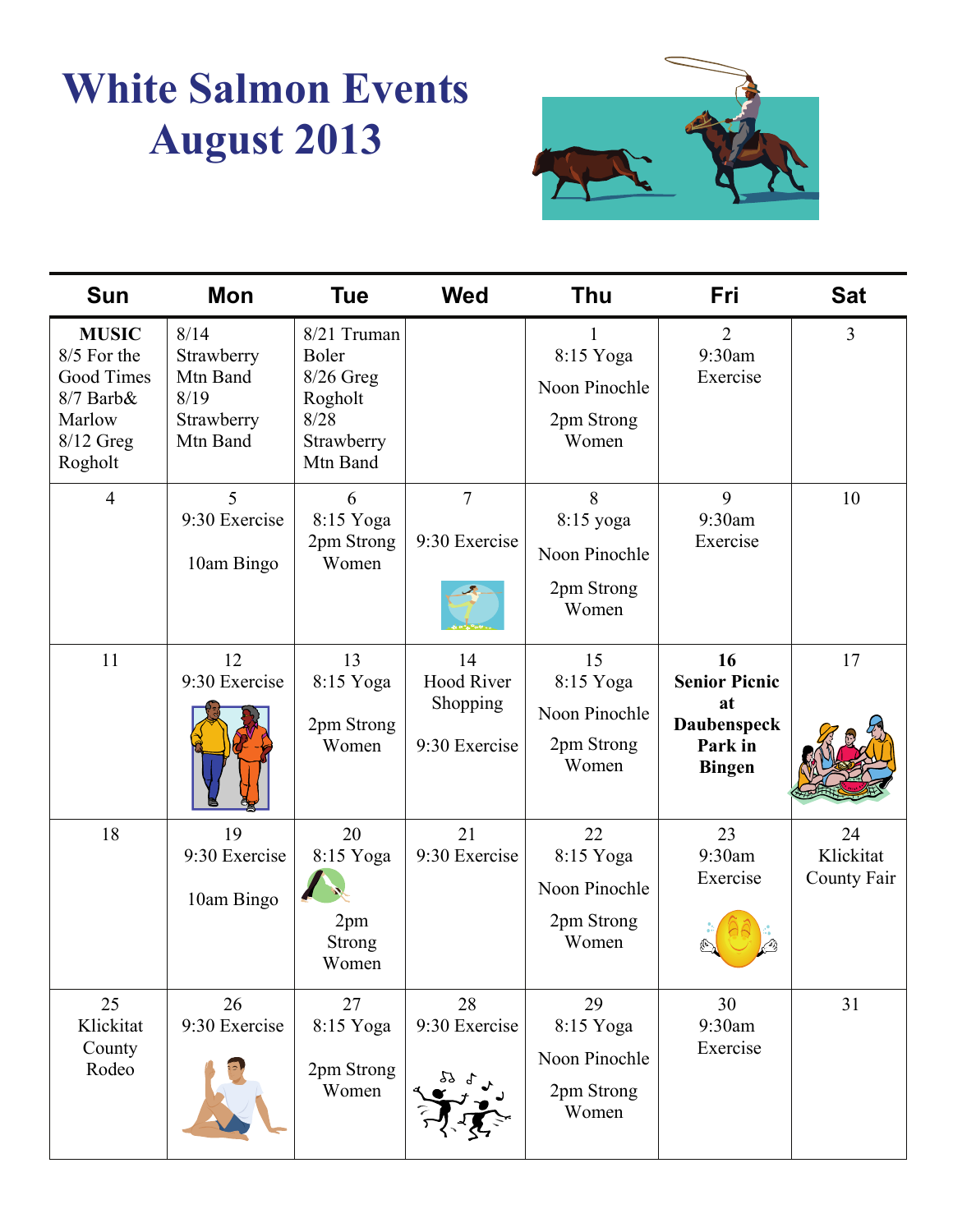

# **Goldendale Events August 2013**

| Sun                                                               | Mon | <b>Tue</b>                                                                | <b>Wed</b>                                 | Thu                                                                                       | Fri                                                                                | <b>Sat</b>                                                         |
|-------------------------------------------------------------------|-----|---------------------------------------------------------------------------|--------------------------------------------|-------------------------------------------------------------------------------------------|------------------------------------------------------------------------------------|--------------------------------------------------------------------|
| <b>MUSIC</b><br>8/6 Greg<br>R.<br>8/15 Jackie<br><b>8/19 Greg</b> |     |                                                                           |                                            | 1pm Exercise                                                                              | $\overline{2}$<br>Noon<br>Pinochle<br><b>Pine Springs</b><br><b>Resort</b>         | $\overline{3}$<br><b>Backyard</b><br><b>Blues Bash</b><br>773-4434 |
| $\overline{4}$                                                    | 5   | 6<br>11am Toe<br>Nail Care<br>1pm Exercise<br>1pm Bingo<br>2pm<br>Tai Chi | $\overline{7}$                             | 8<br>1pm Exercise<br>1pm Bingo<br><b>ATTA</b><br><b>ANA</b>                               | 9<br>The Dalles<br>Shopping<br>Noon Pinochle                                       | 10<br>Dufur<br>Threshing<br>Bee<br>10am Parade                     |
| 11                                                                | 12  | 13<br>1pm Exercise<br>1pm Bingo<br>2pm<br>Tai Chi                         | 14<br>10:30 Care<br>Giver Support<br>Group | 15<br>1pm Exercise<br>1pm Bingo<br>5pm GD<br><b>Library Ice</b><br>Cream<br><b>Social</b> | 16<br><b>Senior Picnic</b><br>At<br>Daubenspeck<br>Park in Bingen<br>Noon Pinochle | 17<br><b>No Senior</b><br><b>Breakfast</b>                         |
| 18                                                                | 19  | 20<br>1pm Exercise<br>1pm Bingo<br>2pm<br>Tai Chi                         | 21<br>A                                    | 22<br>1pm Exercise<br>1pm Bingo<br>5pm BBQ<br><b>Klickitat Co</b>                         | 23<br><b>Hood River</b><br>Shopping<br>Noon pinochle                               | 24<br><b>GD</b> Parade<br>10am<br>$\sqrt{3}$                       |
| 25                                                                | 26  | 27<br>1pm Exercise<br>2pm<br>Tai Chi                                      | 28                                         | 29<br>1pm Exercise<br>1pm Bingo                                                           | 30<br>Noon Pinochle                                                                |                                                                    |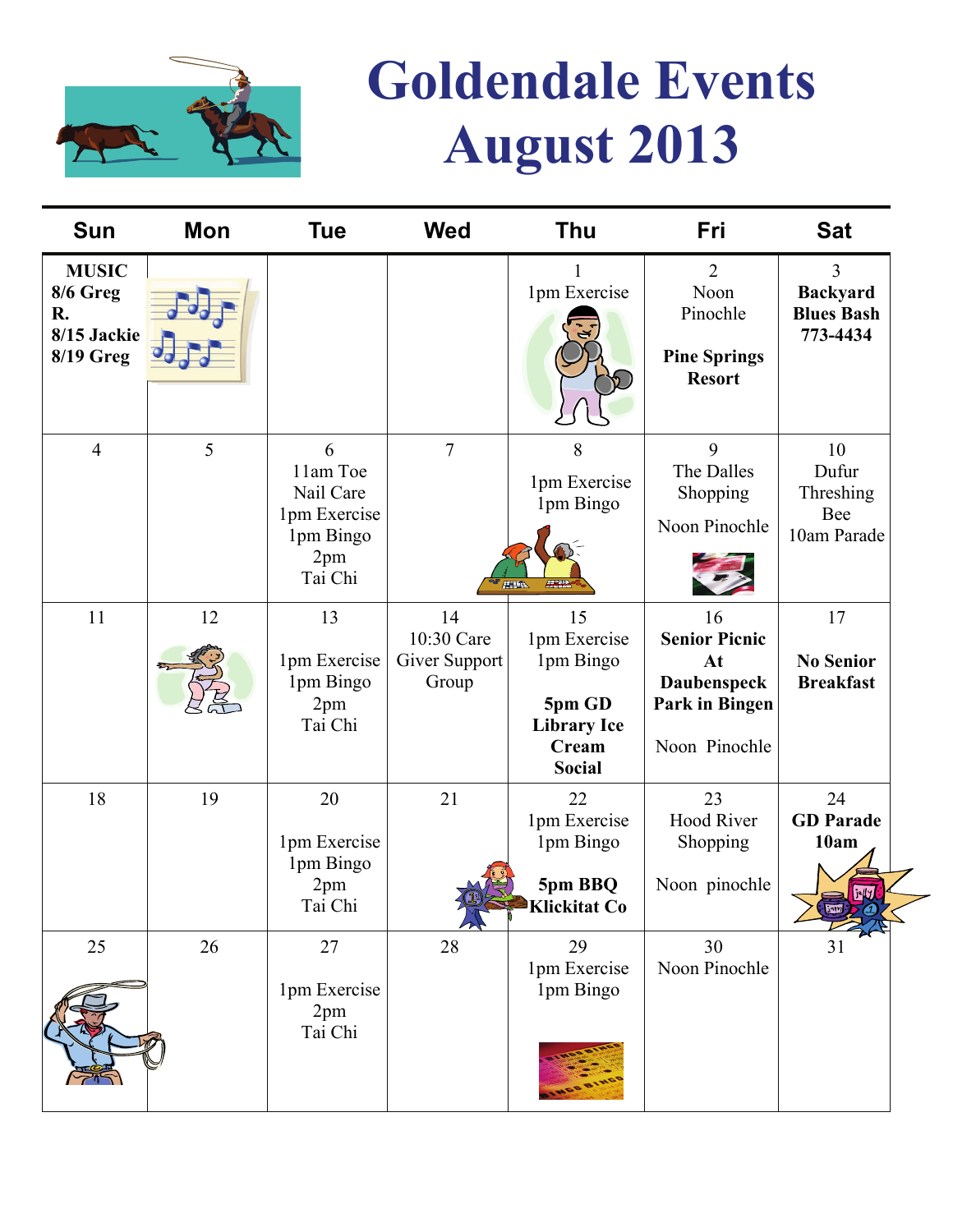# **August 2013 Menu**



**Being happy doesn't mean that everything is perfect.. It means that you've decided to look beyond the imperfections. Author unknown**

| <b>Sun</b>                           | Mon                               | Tue                                        | <b>Wed</b>                                 | Thu                                                                  | Fri                                                  | <b>Sat</b>                                       |
|--------------------------------------|-----------------------------------|--------------------------------------------|--------------------------------------------|----------------------------------------------------------------------|------------------------------------------------------|--------------------------------------------------|
| <b>Menus</b><br>subject to<br>change |                                   |                                            |                                            | $1$ GD<br>Ham                                                        | $\overline{2}$                                       | 3                                                |
| $\overline{4}$                       | 5 WS<br>Chili Bake                | 6 GD & Lyle<br>Chili Bake                  | <b>7 WS</b><br>Cook's<br>Choice $\sqrt{ }$ | 8 GD<br>Cook's<br>Choice                                             | 9                                                    | 10                                               |
| 11                                   | 12 WS<br><b>BBQ</b> Beef          | 13 GD &<br>Lyle<br><b>BBQ</b> Beef         | 14 WS<br>Chicken                           | 15 GD<br>Chicken<br><b>Trout Lake</b>                                | 16<br><b>Sr Picnic</b><br><b>Daubenspeck</b><br>Park | 17 No GD<br>Senior<br>Center<br><b>Breakfast</b> |
| 18                                   | 19 WS<br>Country<br><b>Steak</b>  | 20 GD &<br>Lyle<br>Country<br><b>Steak</b> | 21 WS<br>Taco Salad                        | 22 GD<br>Taco Salad<br><b>Klickitat Co</b><br><b>Fair BBQ</b><br>5pm | 23<br>Klickitat<br><b>County Fair</b>                | 24                                               |
| 25                                   | <b>26WS</b><br>Creamed<br>Chicken | 27GD & Lyle<br>Creamed<br>Chicken          | 28 WS<br>Pork                              | 29 GD<br>Pork                                                        | 30                                                   | 31                                               |

#### **SENIOR MEAL SITE LOCATIONS**

**GOLDENDALE:** Every Tuesday & Thursday at 12-noon at the Goldendale Senior Center, 115 E Main Street.

**WHITE SALMON:** Every Monday & Wednesday at 12-noon at the Pioneer Center, 501 NE Washington.

**LYLE:** Every Tuesday at 12-noon at the Lyle Lions Community Center.

**Bickleton:** The 2nd & 4th Tuesday at 11:30 at the Bickleton Grange (Menu posted @ the Market Street Café).

**TROUT LAKE:** Thursday-August 15th at 5:00pm at Trout Lake School.

\$3.50 is the requested donation for those 60 and older. Spouses of those 60 and older can dine with their spouses at the senior rate. Non-seniors \$6.50 fee.

With the varied needs of seniors, flexibility is the key. Persons 60 years of age or older who are homebound and unable to shop or prepare their own meals may be eligible for home delivered meals.

Hot & Frozen Home Delivered meals are available-call Senior Services for more information. Goldendale 773-3757 White Salmon 493-3068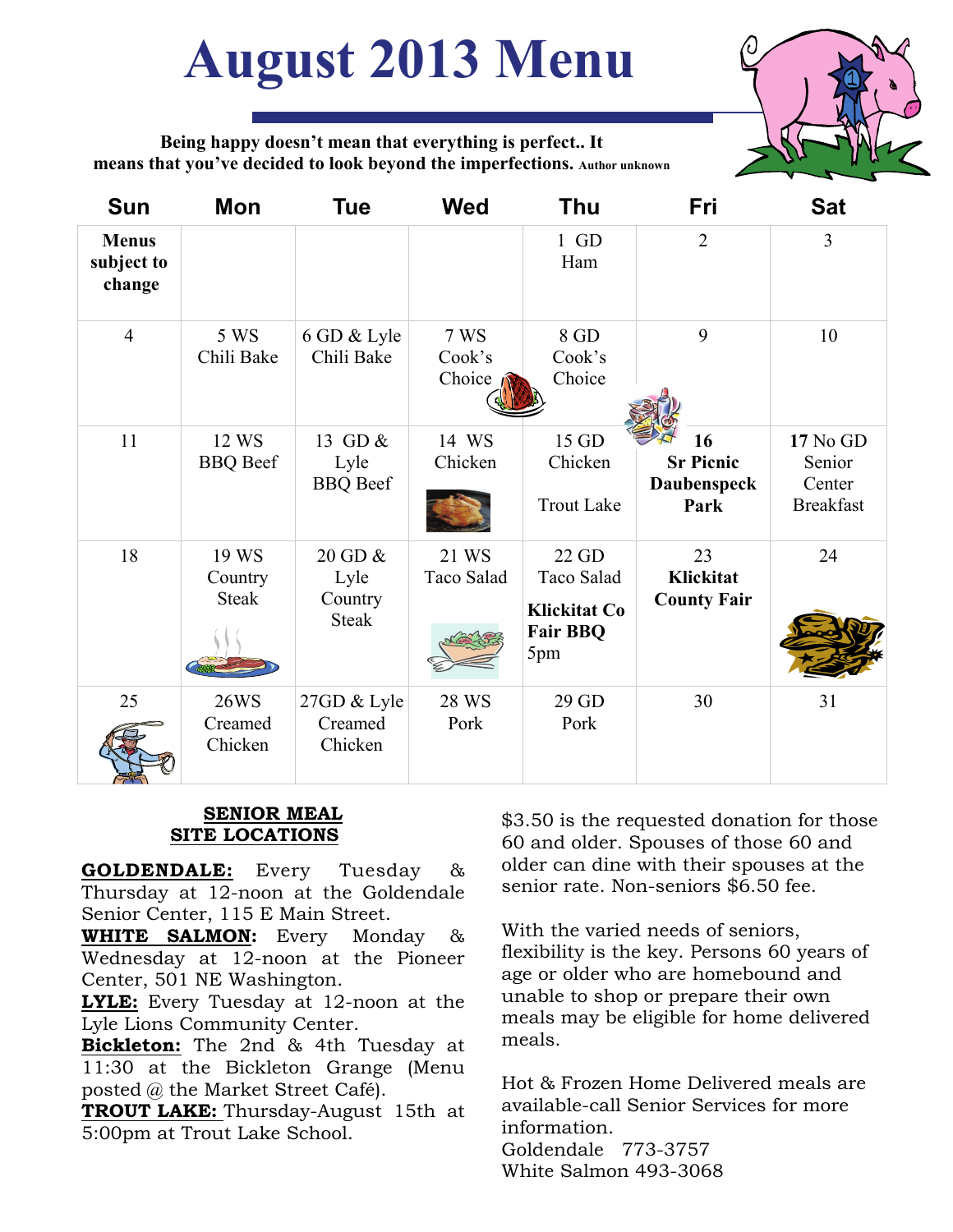## **Volunteer Hours**

### **June HOURS**

| TRANSPORTATION 621.5 Hours |      |           |
|----------------------------|------|-----------|
| NUTRITION                  |      | 685 Hours |
| <b>NEWSLETTER</b>          | 18.  | Hours     |
| SR. EXERCISE               | 20 - | – Hours   |

### **National Do Not Call List**

If you have begun to receive calls from telemarketers and would like to be put on the "No Call List" there are 2 options.

- 1. Call 1-888-382-1222. You must be calling from the number you wish to register. You will get an automated recording that is very simple to use; just a few choices are asked and the process is complete. The request will be good for five years.
- 2. If you would like to do it online go to www.donotcall.gov.

Also, Virginia & Jill are able to assist with this request.

## **Energizing Support Groups**

**Stroke Survivors** 541 296-7280

#### **Goldendale Diabetes**

Leslee La $\text{Frantz} \sim 773 - 4022$ 

#### **Goldendale Bereavement Meeting**,

call Susan Shipman at 773-0380

#### **Alzheimer's Association Support Group For Unpaid Caregivers**

Second Wednesday, August 14th 10:30am at the Goldendale Senior **Center** 

#### **KLICKITAT MEAL**

**Meals will be served at 1pm & there is a charge of \$3 per person**

**Any questions call 369-3985** 

**Dates:** 1st & 3rd Wednesday

**Time:** 1pm

**Place: Grace Lutheran Church Parsonage** 



## **SHIBA Volunteers Needed**

RSVP (Retired and Senior Volunteers) of Yakima County needs volunteers for the SHIBA (Statewide Health Insurance Benefits Advisors) Help Line Program. This would be a local Klickitat County position.

Volunteers will receive training from the Washington State Insurance Commissioners Office, and then attend monthly updates. Advisors answer questions regarding Medicare, Medicaid, Long-Term Care, Individual Insurance, Prescription Coverage, COBRA Plans and much more. If you are interested, call Deborah Wilson, RSVP Director in Yakima at 409 574-1932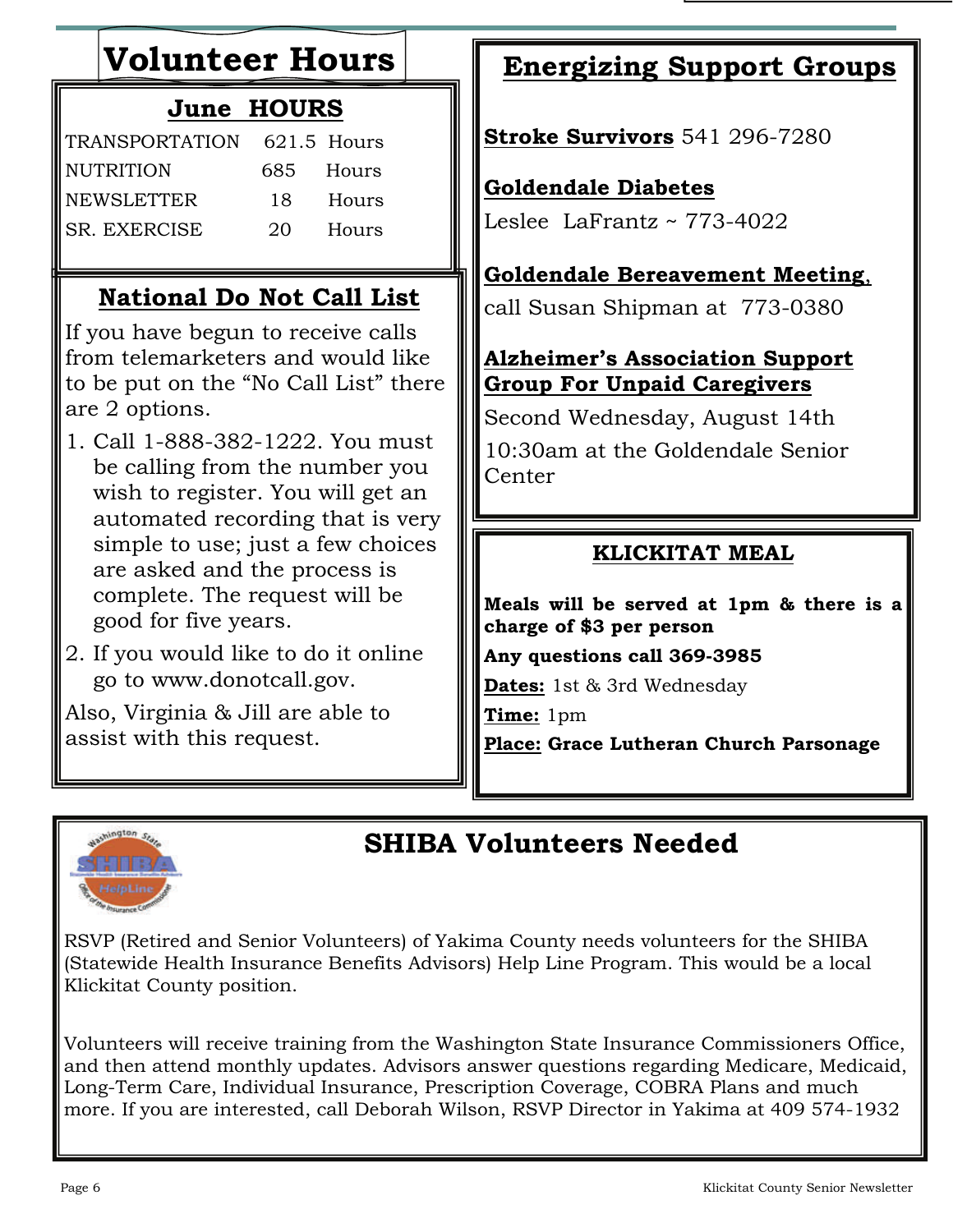## **Stay Cool** *Getting Too Hot Can Be Dangerous*

Many people love the warm summer months. But hot and humid days can sometimes be dangerous. It's not good for

the body to be too hot for too long. Too much heat can damage your brain and other organs. It's important to keep your cool when the days are hot.

Your body has its own natural cooling system. Sweating is key to cooling when hot weather or exercise causes your body temperature to climb. When sweat dries, it carries heat away from your body's surface and lowers your temperature. When sweating isn't enough to help you cool down, you're at risk for a heat-related illness called hyperthermia.

If you and a loved one are at a picnic, for example, and it's very hot and humid that day, and they start complaining of being dizzy or seem disoriented, you need to be very concerned, you need to get them into a cool place, put cool compresses on their neck and wrists, and call 911."

Air conditioning is the best way to protect against hyperthermia. If you don't have air conditioning, go to places that are cool on hot and humid days. Try community centers, grocery stores, senior centers, libraries or the homes of friends and family.

Heat-related illness is preventable. Still, hundreds of deaths from extreme heat events occur in the United States each year. It's important to be aware of who's at greatest risk so you can take steps to help beat the heat.



- Stay in air-conditioned buildings as much as possible. Contact your local health department or locate an air-conditioned shelter in your area.
- Do not rely on a fan as your primary cooling device during an extreme heat event.
- Drink more water than usual and **don't wait** until you're thirsty to drink.
- Check on a friend or neighbor and have someone do the same for you.
- Don't use the stove or oven to cook—it will make you and your house hotter.
- Wear loose, lightweight, light-colored clothing.
- Take cool showers or baths to cool down.
- Check the local news for health and safety updates.
- Seek medical care immediately if you have, or someone you know has, symptoms of heat-related illness like muscle cramps, headaches, nausea or vomiting.